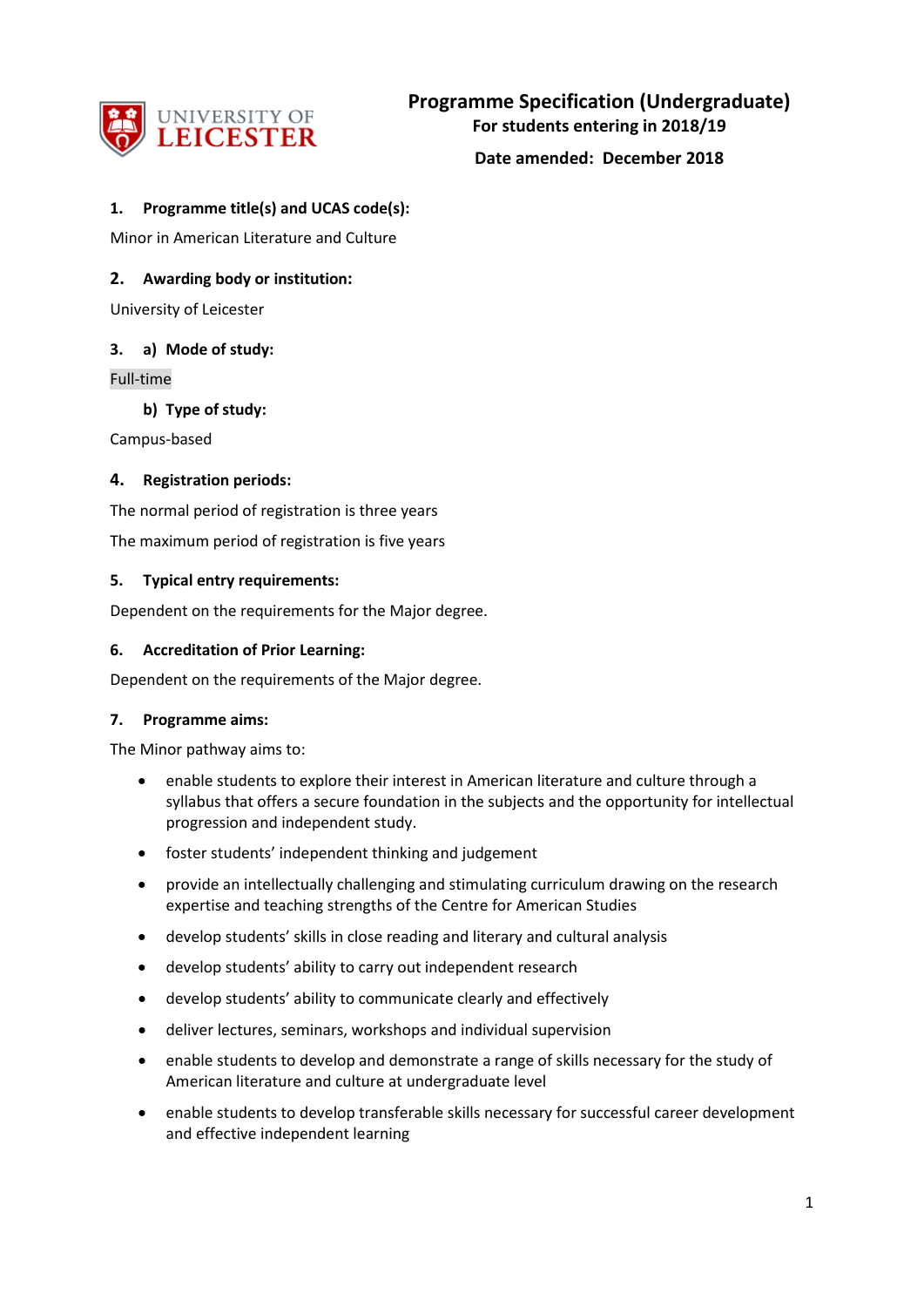## **Reference points used to inform the programme specification:**

- QAA Benchmarking Statement
- [University of Leicester Learning Strategy](http://www2.le.ac.uk/offices/sas2/quality/learnteach)
- University of Leicester Periodic Developmental Review Report
- External Examiners' reports (annual)

## **8. Programme Outcomes:**

| <b>Intended Learning</b><br><b>Outcomes</b>                                                                                                      | <b>Teaching and Learning Methods</b>                                                                                                           | <b>How Demonstrated?</b>                              |  |  |
|--------------------------------------------------------------------------------------------------------------------------------------------------|------------------------------------------------------------------------------------------------------------------------------------------------|-------------------------------------------------------|--|--|
| (a) Discipline specific knowledge and competencies                                                                                               |                                                                                                                                                |                                                       |  |  |
|                                                                                                                                                  | (i) Mastery of an appropriate body of knowledge                                                                                                |                                                       |  |  |
| Demonstrate mastery of an<br>appropriate body of literary and<br>cultural knowledge and practice<br>pertaining to the study of the<br><b>USA</b> | Seminars, lectures, tutorials,<br>workshops, directed reading,<br>written assignments, independent<br>research and resource-based<br>learning. | Essays; seminar presentations;<br>seminar discussion. |  |  |
| (ii) Understanding and application of key concepts and techniques                                                                                |                                                                                                                                                |                                                       |  |  |
| Demonstrate skills of a close<br>reader of literary and cultural<br>texts                                                                        | Seminars, lectures, tutorials,<br>workshops, directed reading,<br>written assignments, independent<br>research.                                | Essays, seminar presentations,<br>seminar discussion  |  |  |
| Demonstrate a knowledge and<br>application of a variety of<br>methodological approaches                                                          |                                                                                                                                                |                                                       |  |  |
| Demonstrate an understanding<br>of literary and cultural history,<br>and literary and cultural genres.                                           |                                                                                                                                                |                                                       |  |  |
| Demonstrate an understanding<br>of multi-disciplinary approaches<br>to American literature and<br>culture                                        | Lectures, seminars, tutorials,<br>directed reading, independent<br>research, application of IT skills and<br>teamwork                          |                                                       |  |  |
| Demonstrate a variety of critical<br>approaches to the<br>interpretation of American<br>literature and culture.                                  | Lectures, seminars, tutorials,<br>directed reading, independent<br>research, application of IT skills and<br>teamwork                          |                                                       |  |  |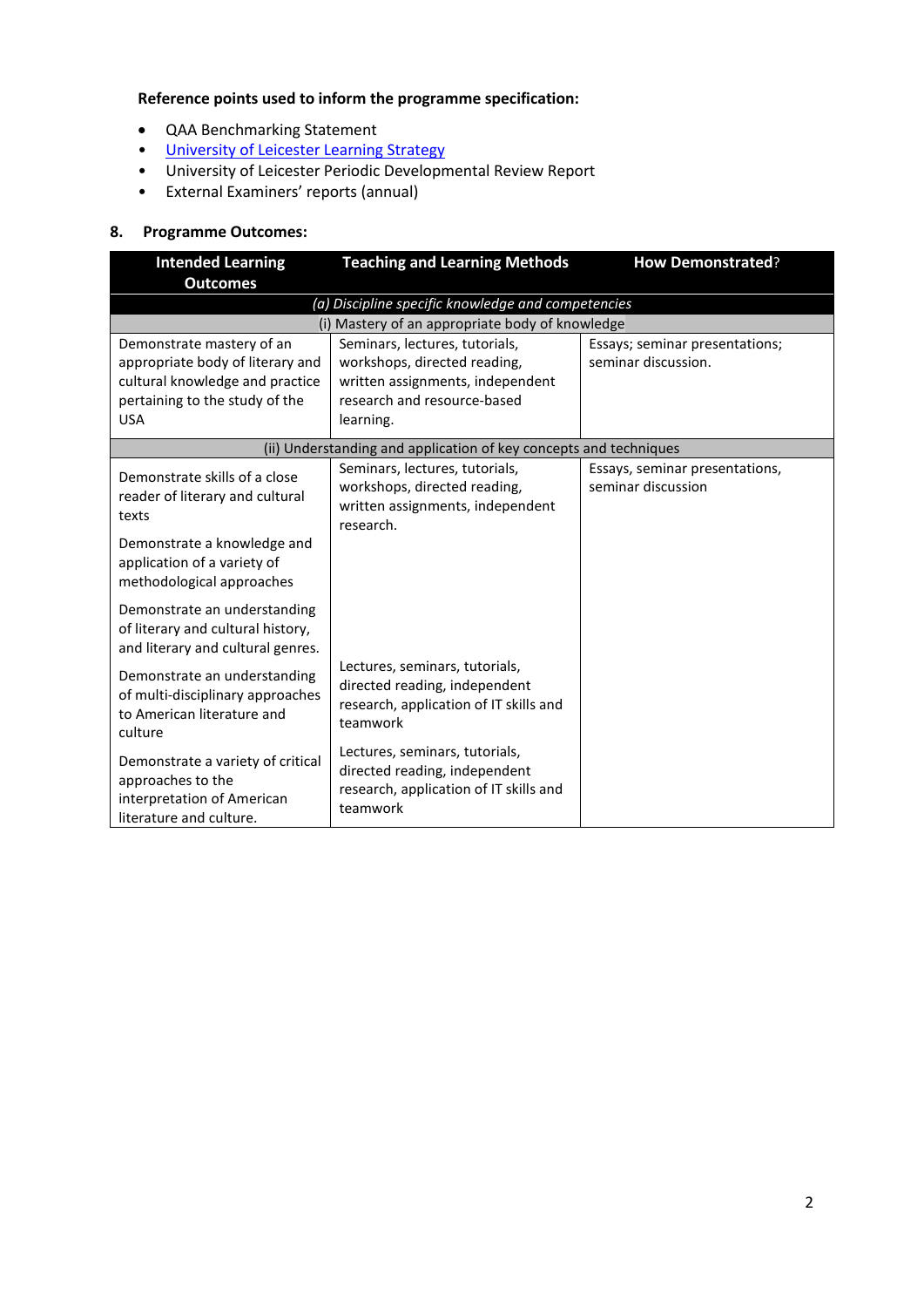| <b>Intended Learning</b><br><b>Outcomes</b>                                                                                                       | <b>Teaching and Learning Methods</b>                                                                                                 | <b>How Demonstrated?</b>                              |  |  |
|---------------------------------------------------------------------------------------------------------------------------------------------------|--------------------------------------------------------------------------------------------------------------------------------------|-------------------------------------------------------|--|--|
|                                                                                                                                                   | (iii) Critical analysis of key issues                                                                                                |                                                       |  |  |
| Analyse literary and cultural<br>texts for their formal, thematic<br>and rhetorical significance.                                                 | Seminars, lectures, workshops,<br>directed reading, written<br>assignments, independent research.                                    | Essays, seminar presentations,<br>seminar discussion. |  |  |
| Demonstrate self-consciousness<br>about critical methods.                                                                                         |                                                                                                                                      |                                                       |  |  |
| Demonstrate understanding of<br>the history of literature and the<br>historical differences between<br>texts and cultural forms.                  |                                                                                                                                      |                                                       |  |  |
| Analyse and integrate an<br>understanding of the literature,<br>culture and film of the USA.                                                      | Lectures, tutorials, seminars,<br>directed reading, independent<br>research, team work.                                              |                                                       |  |  |
| Analyse literary and cultural<br>processes in the formation and<br>development of the USA as a<br>nation.                                         |                                                                                                                                      |                                                       |  |  |
| Develop the ability to utilize<br>effectively the critical methods<br>that contribute to the<br>interdisciplinary field of                        |                                                                                                                                      |                                                       |  |  |
| American Studies.                                                                                                                                 |                                                                                                                                      |                                                       |  |  |
|                                                                                                                                                   | (iv) Clear and concise presentation of material                                                                                      |                                                       |  |  |
| Present and develop key ideas<br>and arguments in a variety of<br>written and oral formats.                                                       | Tutorials, seminars, directed<br>reading, independent research,<br>team work.                                                        | Essays, seminar presentations,<br>seminar discussion. |  |  |
|                                                                                                                                                   | (v) Critical appraisal of evidence with appropriate insight                                                                          |                                                       |  |  |
| Marshall appropriate evidence<br>in close reading, critical analysis<br>and contextualization of a range<br>of texts, documents and other         | Seminars, lectures, tutorials,<br>workshops, directed reading,<br>written assignments, independent<br>research, team work, IT skills | Essays, seminar presentations,<br>seminar discussion  |  |  |
| source material.<br>Use evidence effectively in the<br>construction of arguments                                                                  |                                                                                                                                      |                                                       |  |  |
|                                                                                                                                                   | (vi) Other discipline specific competencies                                                                                          |                                                       |  |  |
| Demonstrate imagination,<br>sensibility and linguistic fluency.                                                                                   | Seminars, lectures, workshops,<br>directed reading, written                                                                          | Essays, seminar presentations,<br>seminar discussion. |  |  |
|                                                                                                                                                   | assignments, independent research.                                                                                                   |                                                       |  |  |
| (b) Transferable skills                                                                                                                           |                                                                                                                                      |                                                       |  |  |
|                                                                                                                                                   | (i) Oral communication                                                                                                               |                                                       |  |  |
| Present arguments orally<br>pertaining to American<br>literature and culture in a range<br>of registers and to audiences<br>with different needs. | Seminars, workshops, presentation<br>of team work projects.                                                                          | Oral presentations                                    |  |  |
| Participate effectively in group<br>discussion.                                                                                                   |                                                                                                                                      |                                                       |  |  |
| Make appropriate use of visual<br>aids and supporting material.                                                                                   |                                                                                                                                      |                                                       |  |  |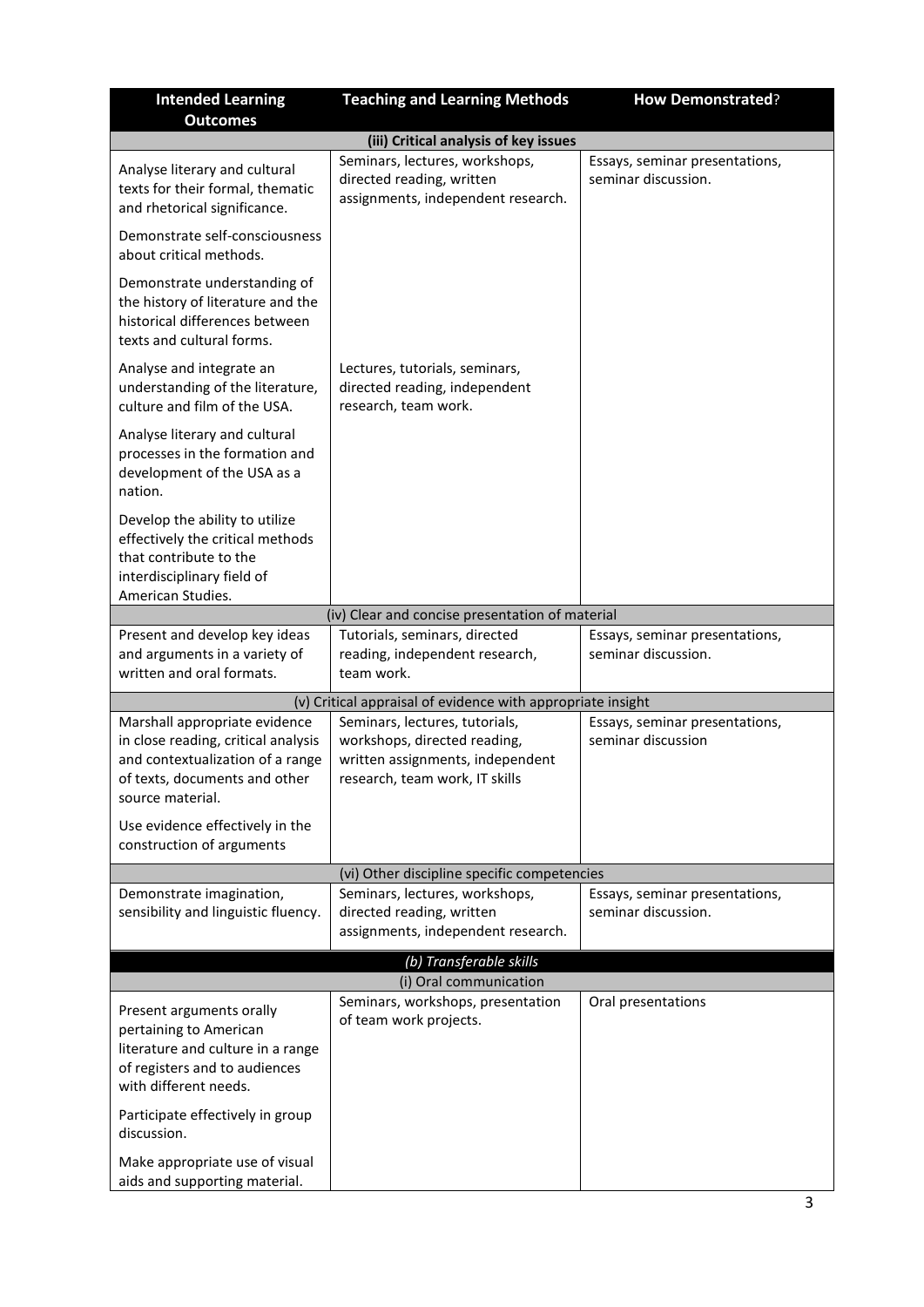| <b>Intended Learning</b><br><b>Outcomes</b>                                                                                                                                                                               | <b>Teaching and Learning Methods</b>                                                                                                                                    | <b>How Demonstrated?</b>                                                                                                                                                |  |  |
|---------------------------------------------------------------------------------------------------------------------------------------------------------------------------------------------------------------------------|-------------------------------------------------------------------------------------------------------------------------------------------------------------------------|-------------------------------------------------------------------------------------------------------------------------------------------------------------------------|--|--|
| (ii) Written communication                                                                                                                                                                                                |                                                                                                                                                                         |                                                                                                                                                                         |  |  |
| Present written arguments of<br>varying lengths and levels of<br>formality.                                                                                                                                               | Lectures, seminars, workshops,<br>tutorials.                                                                                                                            | Essays, contribution to seminar<br>discussion.                                                                                                                          |  |  |
| Demonstrate clarity, fluency<br>and coherence in written<br>expression.                                                                                                                                                   |                                                                                                                                                                         |                                                                                                                                                                         |  |  |
|                                                                                                                                                                                                                           | (iii) Information technology                                                                                                                                            |                                                                                                                                                                         |  |  |
| Use word-processing, internet,<br>email, Blackboard, effectively,<br>including use of IT for<br>bibliographic and archive<br>searches, data analysis and<br>written/visual presentation of<br>evidence and interpretation | Seminars, lectures, workshops,<br>directed reading, written<br>assignments, independent research.<br>Induction programme, computer<br>practical classes, data analysis. | Seminars, lectures, workshops,<br>directed reading, written<br>assignments, independent research.<br>Induction programme, computer<br>practical classes, data analysis. |  |  |
|                                                                                                                                                                                                                           | (iv) Numeracy                                                                                                                                                           |                                                                                                                                                                         |  |  |
|                                                                                                                                                                                                                           |                                                                                                                                                                         |                                                                                                                                                                         |  |  |
|                                                                                                                                                                                                                           | (v) Team working                                                                                                                                                        |                                                                                                                                                                         |  |  |
| Solve problems collaboratively<br>by participating in group<br>projects.<br>Reflect on the value and<br>challenges of group working                                                                                       | Group work for projects, seminars,<br>formative and summative group<br>work projects, workshops.                                                                        | Group projects and reports. Group<br>seminar presentations, contribution<br>to discussions, contribution to<br>teamwork exercises.                                      |  |  |
| Collaboratively identify<br>methodologies, manage the<br>distribution of effort and<br>collectively arrive at<br>conclusions.                                                                                             |                                                                                                                                                                         |                                                                                                                                                                         |  |  |
|                                                                                                                                                                                                                           | (vi) Problem solving                                                                                                                                                    |                                                                                                                                                                         |  |  |
| Solve literary critical, literary<br>theoretical, literary historical<br>and cultural problems.                                                                                                                           | Solve literary critical, literary<br>theoretical, literary historical and<br>cultural problems.                                                                         | Essays, seminar presentations,<br>seminar discussion, computer-based<br>exercises                                                                                       |  |  |
| Design a research methodology.                                                                                                                                                                                            | Design a research methodology.                                                                                                                                          |                                                                                                                                                                         |  |  |
| (vii) Information handling                                                                                                                                                                                                |                                                                                                                                                                         |                                                                                                                                                                         |  |  |
| Identify, retrieve and<br>manipulate textual, literary,<br>cultural and critical sources and<br>information.<br>Transform the significance of<br>this information in the<br>construction of arguments.                    | Seminars, lectures, workshops,<br>directed reading, written<br>assignments, independent research,<br>computer practical classes, team<br>work.                          | Essays, seminar presentations, group<br>projects, seminar discussion,<br>computer-based exercises, problem-<br>based exercises                                          |  |  |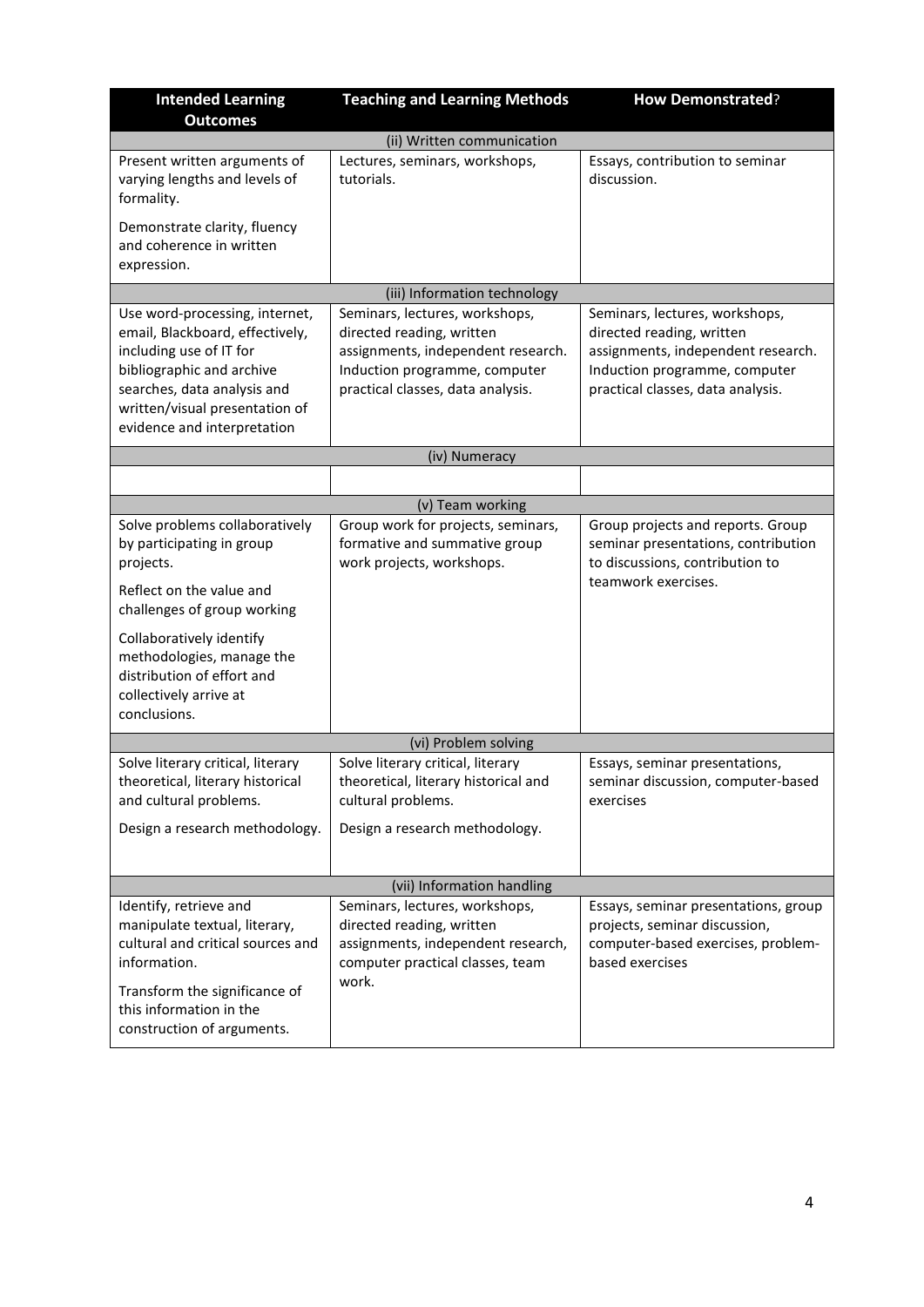| <b>Intended Learning</b><br><b>Outcomes</b>                                                                     | <b>Teaching and Learning Methods</b>                              | <b>How Demonstrated?</b>                                    |  |  |  |
|-----------------------------------------------------------------------------------------------------------------|-------------------------------------------------------------------|-------------------------------------------------------------|--|--|--|
| (viii) Skills for lifelong learning                                                                             |                                                                   |                                                             |  |  |  |
| Demonstrate intellectual<br>independence.                                                                       | Seminars, career development<br>programmes, independent research. | Seminar exercises, team-work<br>projects, curriculum vitae. |  |  |  |
| Reflect on your own learning,<br>achievements and plans for<br>personal, educational and<br>career development. |                                                                   |                                                             |  |  |  |
| Manage the time and resources<br>available to you                                                               |                                                                   |                                                             |  |  |  |

## **9. Progression points:**

In cases where a student has failed to meet a requirement to progress he or she will be required to withdraw from the course

# **10. Scheme of Assessment**

As defined in Senate Regulation 5: Regulations governing undergraduate programmes of study.

# **11. Special features:**

The Minor Pathway has been developed to ensure that, in their First Year, students will be immersed in classic works of American Literature and receive a broad grounding in the study of US visual culture. In the second year, students will study a full range of ethnic American writing published in the second half of the C20th including the work of major African American, Hispanic, Asian American, Native American and Jewish American authors, plus an examination of literary figures. In the final year, students will take two modules, one in each semester, that will allow them to develop their interests and strengths.

## **12. Indications of programme quality**

The American Studies programme has regularly been ranked among the top ten American Studies programmes in the country in the National Student Survey and across the three major University Subject League Tables. It is currently ranked 6th in *The Complete University Guide* and in *The Guardian*. Our value added score is currently well above average. The programme has also been regularly praised by external examiners for its breadth, innovation and rigour.

## **13. External Examiner(s) reports**

The details of the External Examiner(s) for this programme and the most recent External Examiners' reports for this programme can be foun[d here.](https://exampapers.le.ac.uk/xmlui/)